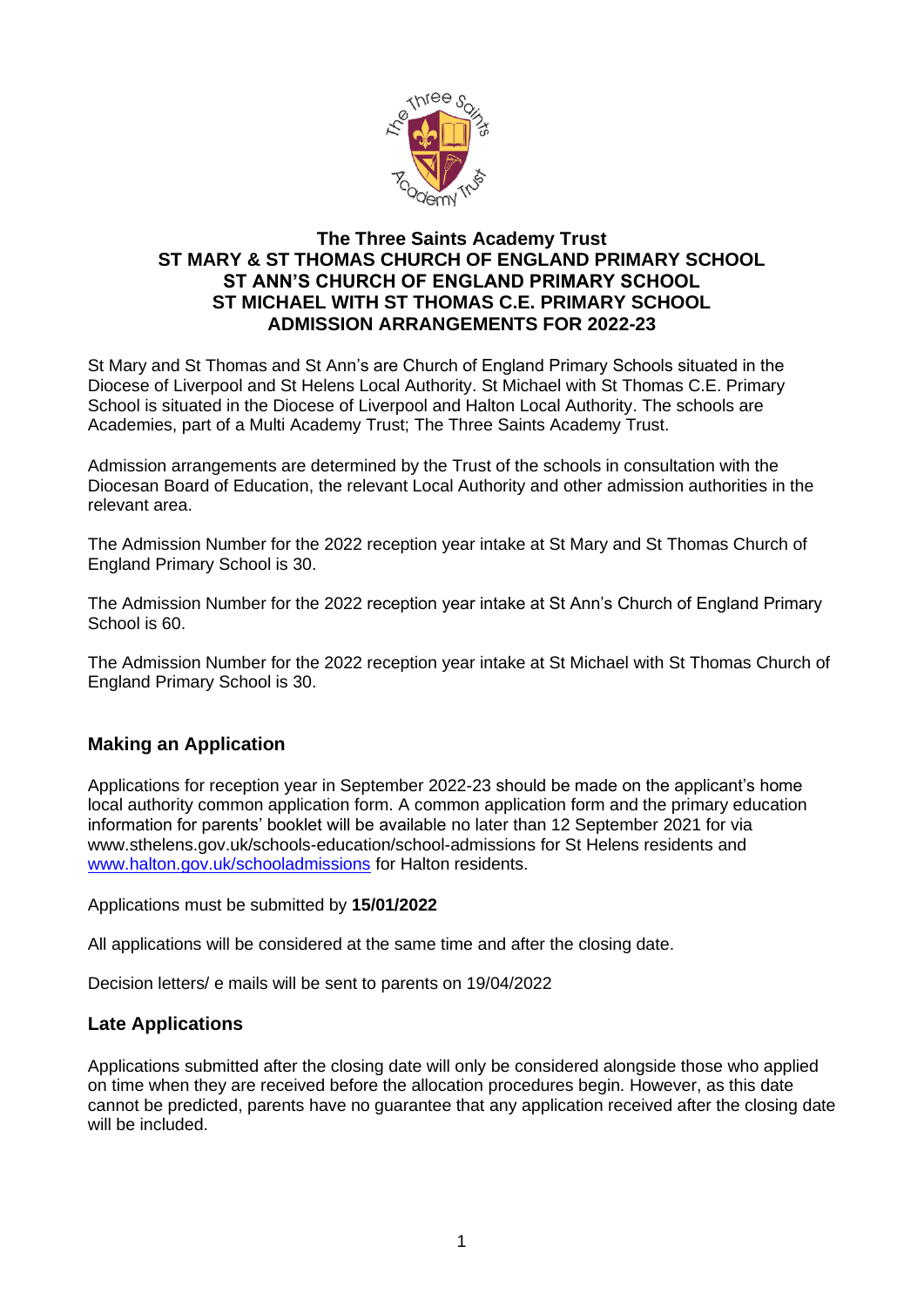# **OVERSUBSCRIPTION CRITERIA**

After the admission of pupils with an Education, Health and Care Plan which names the relevant school and where there are more applications than places available the Directors of the Trust will apply the following over-subscription criteria

- 1. looked after children or children who were previously looked after but immediately after being looked after became subject to an adoption, child arrangements or special quardianship order<sup>1</sup> including those who appear to have been in state care outside of England and ceased to be in state care as a result of being adopted.<sup>2</sup>
- 2. Children who have a brother or sister at the school at the time of likely admission. This includes full, half or stepbrothers and sisters, adopted and foster brothers and sisters or a child of the parent/carer's partner, and in every case who is living at the same address and is part of the same family unit.
- 3. Children whose parent(s) regularly attend a Church of England church. (A parent is any person who has parental responsibility or care of the child.) Regular attendance shall be defined as public worship for at least once a month and for at least 2 years before application. This would need to be confirmed in writing by a member of the clergy or a church officer and submitted by the parent with their application form. *In the event that during the period specified for attendance at worship the church has been closed for public worship and has not provided alternative premises for that worship, the requirements of these admissions arrangements in relation to attendance will only apply to the period when the church or alternative premises have been available for public worship.*
- 4. Children whose parent(s) regularly attend another Christian church that is a member of Churches Together in Britain and Ireland [\(www.ctbi.org.uk\)](http://www.ctbi.org.uk/) or a place of worship which is associated with the UK Interfaith Network [\(www.interfaith.org.uk\)](http://www.interfaith.org.uk/). (A parent is any person who has parental responsibility or care of the child.) Regular attendance shall be defined as public worship for at least once a month and for at least 2 years before application. This would need to be confirmed in writing by a member of the clergy or a church officer and submitted by the parent with their application form.

*In the event that during the period specified for attendance at worship the church has been closed for public worship and has not provided alternative premises for that worship, the requirements of these admissions arrangements in relation to attendance will only apply to the period when the church or alternative premises have been available for public worship.*

5. Other children.

*<sup>1</sup>A looked after child is a child who is ((a) in the care of a local authority, or (b) is being provided with accommodation by a local authority in the exercise of their social services functions (see the definition in Section 22(1) of the Children Act 1989).*

*<sup>2</sup>A child is regarded as having been in state care in a place outside of England if they were accommodated by a public authority, a religious organisation or any other provider of care whose sole purpose is to benefit society. Applications must be supported with appropriate evidence that the child has been adopted from state care.*

# **Tie Break**

In the event of any over-subscription in the number of applications made under any of the categories above then the Admissions Committee will offer places first to children whose family home is nearest the school. The measurement shall be done by the Local Authority in a straight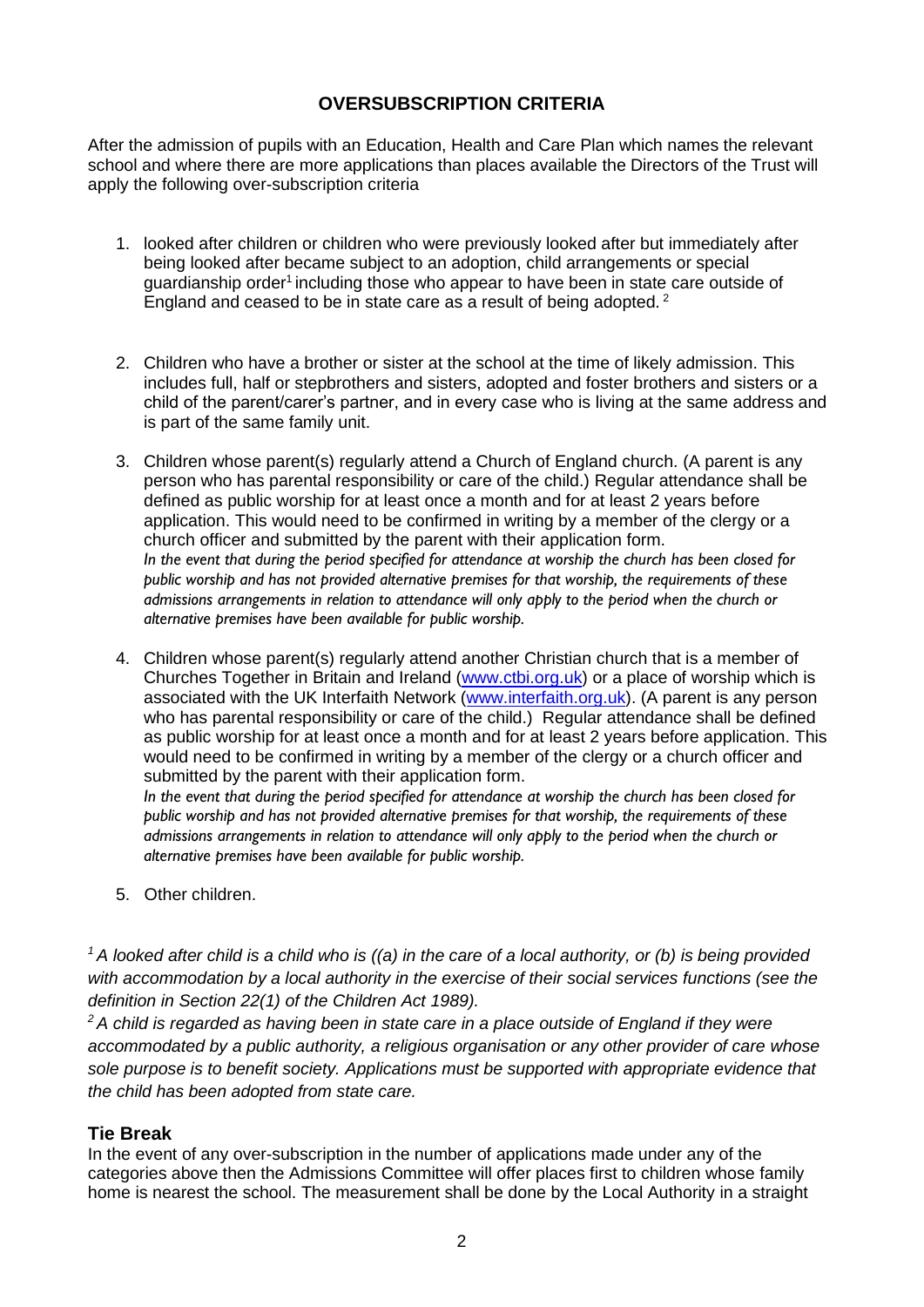line using a Geographical Information System (GIS) based on Local Land and Property Gazetteer (LLPG) data and the National Grid co-ordinates for the family home and the school.

Where the tie break does not distinguish between applicants e.g children living in the same block of flats random allocation will be used. This will be done by drawing lots and supervised by someone independent of the school.

## **Definition of Home Address**

This is the confirmed address (before allocation procedures begin) where the child and parent, or person with parental responsibility, normally live. If you are separated and your child spends time at each parent's address, the address we shall use is that of the main carer. We use the address of the parent who is in receipt of child benefit for this. It may be necessary for the Governing Body to carry out checks to confirm that addresses given are genuine. You may, therefore, be asked to produce documentary evidence of your child's address e.g. Council tax or utility bills.

#### **Please note:**

Any change in your home address after you have completed the application form must be notified to the Admissions Section and supported by documentary evidence. Similarly, if you are unsuccessful in your application for your preferred school(s) and subsequently move address, you should notify the Admissions Section as this may affect your child's position on the waiting-list(s).

#### **False Information**

Where the Directors discovers that a child has been awarded a place as a result of any false information relating to the home address, proof of date of birth or involvement in a place of worship, it will withdraw the offer and your child will lose the place.

#### **St Mary & St Thomas C.E. Primary School How places were allocated in September 2021**

| Admission<br>Number | Number of initial<br>applications | How places<br>were allocated |       | Final number of places allocated<br>including any upheld appeals |
|---------------------|-----------------------------------|------------------------------|-------|------------------------------------------------------------------|
| 30                  | 59                                | Categories                   |       | 30                                                               |
|                     |                                   |                              |       |                                                                  |
|                     |                                   |                              | 13    |                                                                  |
|                     |                                   | 3                            |       |                                                                  |
|                     |                                   | 4                            |       | *30th place allocated to a child who                             |
|                     |                                   | 5                            | $16*$ | lived 0.546 miles from the school                                |

#### **St Ann's Church of England Primary School How places were allocated in September 2021**

| Admission | Number of initial | How places     |       | Final number of places allocated                 |  |  |  |  |  |
|-----------|-------------------|----------------|-------|--------------------------------------------------|--|--|--|--|--|
| Number    | applications      | were allocated |       | including any upheld appeals                     |  |  |  |  |  |
| 60        | 143               | Categories)    |       | 60                                               |  |  |  |  |  |
|           |                   |                |       |                                                  |  |  |  |  |  |
|           |                   |                | 23    |                                                  |  |  |  |  |  |
|           |                   | 3              | 10    | *60 <sup>th</sup> place allocated to a child who |  |  |  |  |  |
|           |                   | 4              |       | lived 0.548 miles from the school                |  |  |  |  |  |
|           |                   | 5              | $27*$ |                                                  |  |  |  |  |  |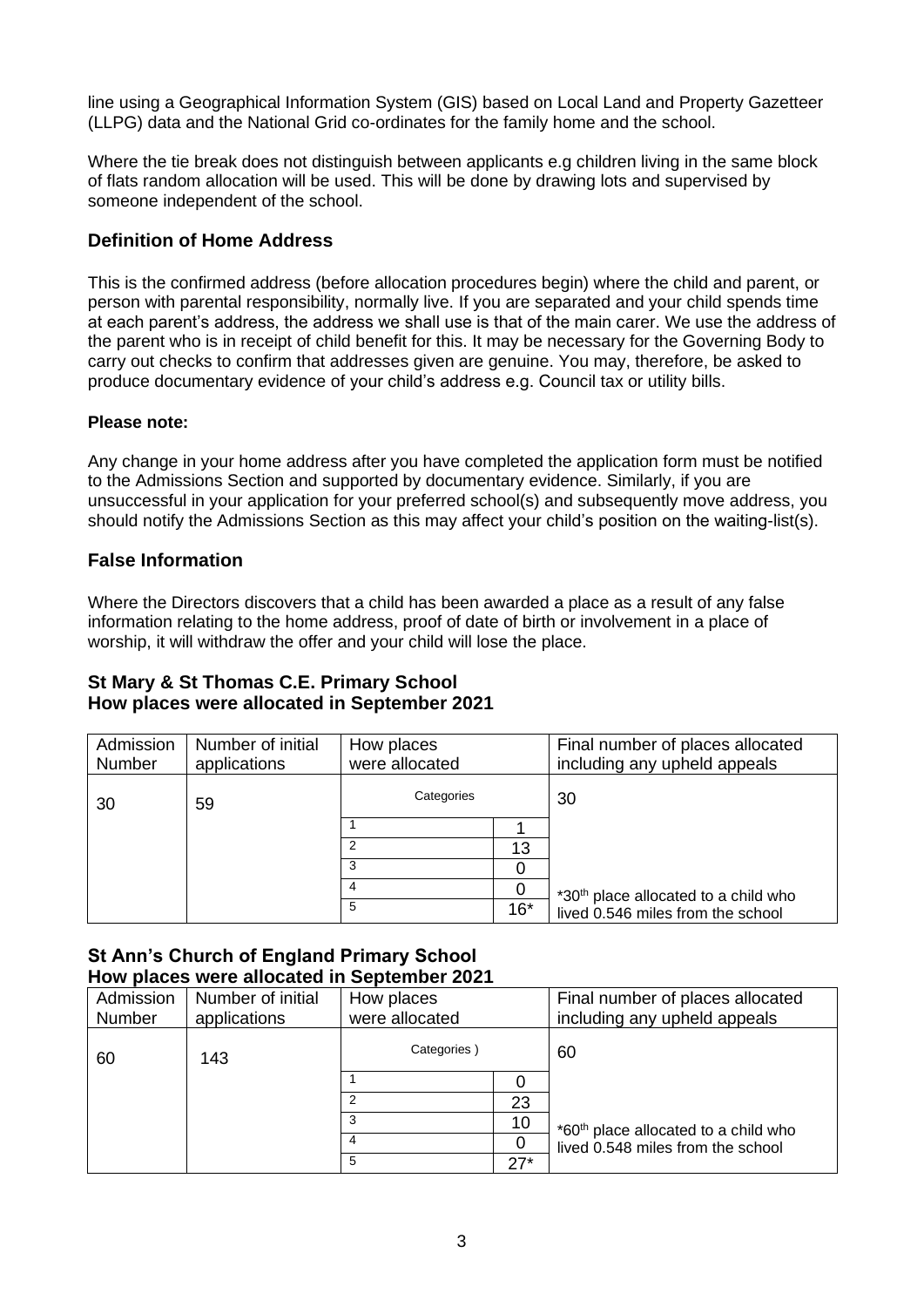## **St Michael with St Thomas C.E. Primary School How places were allocated in September 2021**

| Admission | Number of initial | How places                                                               | Final number of places allocated |  |  |  |  |  |
|-----------|-------------------|--------------------------------------------------------------------------|----------------------------------|--|--|--|--|--|
| Number    | applications      | were allocated                                                           | including any upheld appeals     |  |  |  |  |  |
|           |                   | Categories (TBC)                                                         | <b>TBC</b>                       |  |  |  |  |  |
| 30        | TBC               | Siblings                                                                 |                                  |  |  |  |  |  |
|           |                   | <b>Distance</b>                                                          |                                  |  |  |  |  |  |
|           |                   | Non preference offered<br>as nearest school with<br>vacancy on offer day |                                  |  |  |  |  |  |

# **Deferred Entry**

Parents may request that their child's entry be deferred until later in the same school year, where the child is not of statutory school age. However, they would not be able to defer entry beyond the academic year for which the original application was accepted, if they did, they would need to re-apply for the following year. The application would normally then be for a place in year 1 i.e. the correct chronological age group for the child. Parents are able to submit a request, supported by evidence, for admission in the reception year. The request will be considered in line with the requirements of the School Admissions Code. Before making the decision to defer entry parents are advised to speak to the Principal of the school.

# **Waiting List**

During the normal admissions round, if a place is refused because the school is oversubscribed your child's name will automatically be placed on the waiting list. The waiting list will be kept in priority order according to the oversubscription criteria and not on the date on which applications were received. If a place becomes available within the admission number, the child whose name is at the top of the list will be offered a place.

Children who are the subject of a direction by the local authority to admit or who are allocated to a school in accordance with the Fair Access Protocol will take precedence over those on the waiting list

The waiting list will close at the end of the autumn term for the September 2022 reception year intake.

# **Fair Access Protocol**

The Trust has a duty to comply with the Local Authority's Fair Access Protocol and may have to admit above its published admission number, even if the year group concerned is full.

All schools must participate in their Local Authority's protocol. For that reason, admission appeal panels will not view the fact that the school is obliged to admit over its admission number as an indication that it can do so for all in year transfers without causing prejudice to the efficient provision of education or efficient use of resources.

## **In Year Transfers**

Applications for a place in reception year after the waiting list has closed or years 1 – 6 should be made on the Local Authority's in year common application form. The application will then be processed in accordance with St Helen's/Halton's in year co-ordinated admission scheme.

Parents will normally receive a written response to their application within ten school days.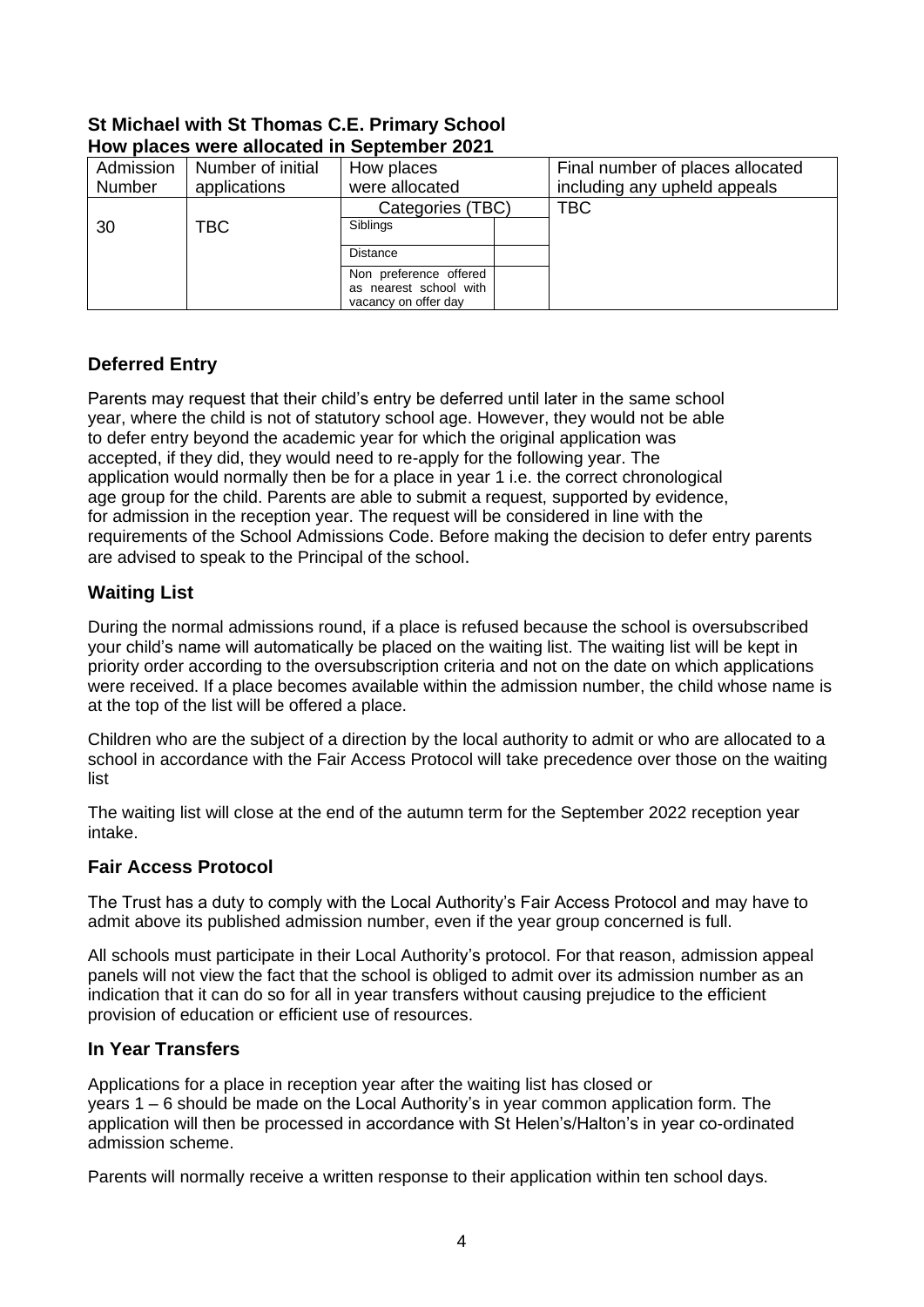# **Appeal Procedure**

Where parents are unsuccessful in applying for a school place, the decision letter will give reasons why the application was refused (in light of the published admission arrangements) notification of the right of appeal, including details of how, and to whom, to make an appeal and where to obtain further information.

Parents should be aware that legislation limits infant class sizes to 30 pupils and restricts the grounds upon which an appeal can be upheld. You would have to show that the decision was one which in the circumstances no reasonable governing body would have made, or that your child would have been offered a place if the governors' admission arrangements had been properly implemented.

# **ST MARY AND ST THOMAS CHURCH OF ENGLAND NURSERY UNIT ADMISSIONS POLICY AND ARRANGEMENTS FOR 2022/23**

St Mary and St Thomas C.E. Primary nursery unit is part of the Three Saints Academy Trust.

Admission arrangements are determined by the Trust of the school in consultation with the Diocesan Board of Education, the Local Authority and other admission authorities in the relevant area.

# **Admission Number**

All nurseries have an admission number (i.e. the number of places available). The admission number is 52 for St Mary & St Thomas. If more applications are received than the number of places available at a nursery, then it is deemed to be oversubscribed. This means that the number of admissions has to be limited using the oversubscription criteria for that nursery.

# **Oversubscription Criteria for St Mary & St Thomas Nursery**

If more applications are received than the number of places available, the following criteria will be used, in order of priority, for deciding how places will be allocated:

- 1. Looked after children and children who were previously looked after but immediately after being looked after became subject to adoption, a child arrangements order, or special guardianship order.<sup>1</sup>Children who appear to the Directors of the Trust to have been in state care outside of England and ceased to be in state care as a result of being adopted.<sup>2</sup>
- 2. elder brother/sister in the school to which the nursery unit is attached
- 3. children resident within St.Helens who have been identified as a Priority Nursery Applicant under the Local Authority's Priority Nursery placement procedure;
- 4. children resident in the Borough of St.Helens;
- 5. children resident outside the Borough of St.Helens.

*<sup>1</sup>A looked after child is a child who is in the care of a local authority in England, or is being provided with accommodation by a local authority in England in the exercise of their social services functions.* 

*<sup>2</sup>A child is regarded as having been in state care in a place outside of England if they were accommodated by a public authority, a religious organisation or any other provider of care whose sole purpose is to benefit society.*